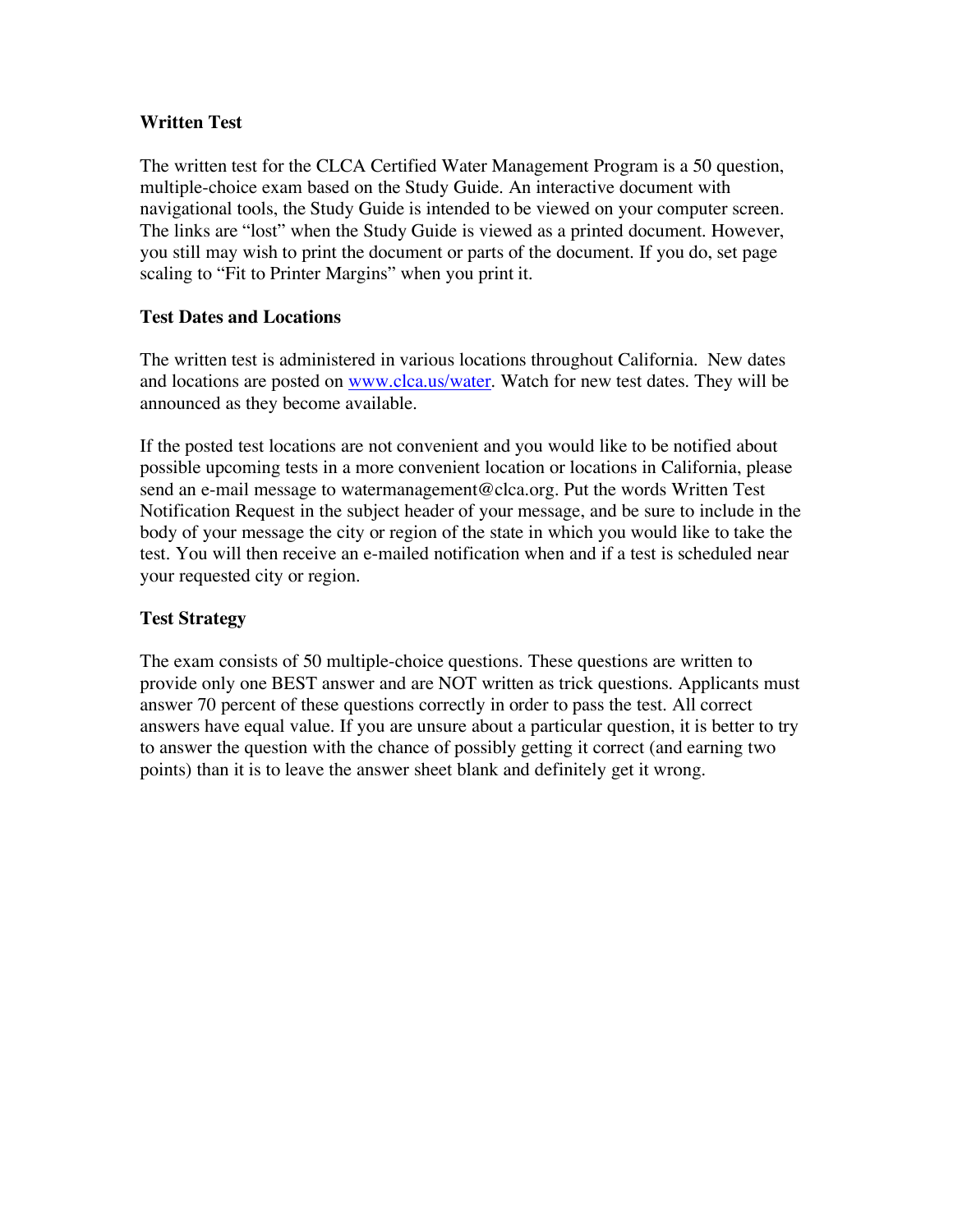**Here are some test sample questions:**

# **The following questions are typical of the types of items that are on the CLCA Certified Water Management Program written test. The correct answers are highlighted.**

1. Water is commonly measured in units of:

## **1. one hundred cubic feet or one thousand gallons**

- 2. one cubic foot
- 3. one hundred gallons
- 4. one thousand cubic feet or one thousand gallons
- 2. Excessively long station runtimes are most likely to result in:
	- 1. runoff
	- 2. percolation
	- 3. soil saturation
	- 4. root rot
	- **5. all of the above**

 3. While daytime temperatures are still hot in August and September, the overall watering requirement is less in those months than July because:

- 1. The days are longer.
- **2. The nights are cooler and the days are shorter.**
- 3. The nights are warmer.
- 4. By this time of the year most plants are dormant.
- 4. Weather Based Irrigation Controllers, also known as SMART controllers:
	- **1. must be properly installed and calibrated to achieve the desired results.**
	- 2. are completely self programming
	- 3. require only minimal programming
	- 4. will always save water

CLCA recommends that you begin your study preparation by reading the Water Manager Certification Study Guide. If you are a landscape industry professional, CLCA believes you should feel confident that you will pass the test if you have a thorough understanding of this study guide and the accompanying supplemental files. The study guide also provides links to several other resources, should you wish to do additional test preparation.

Test-takers may request a Spanish version of the test questions. The Spanish version is intended to be used with the English version to help individuals who may have trouble with occasional words in English. For example, if you have trouble reading a test question or answer in English, you can look at the same question in Spanish to make sure you understand it correctly. The Spanish version does not include a translation of the Test Supplemental Book, which is in English only and consists of maps, graphs, and charts. Nor is the Study Guide available in Spanish at this time.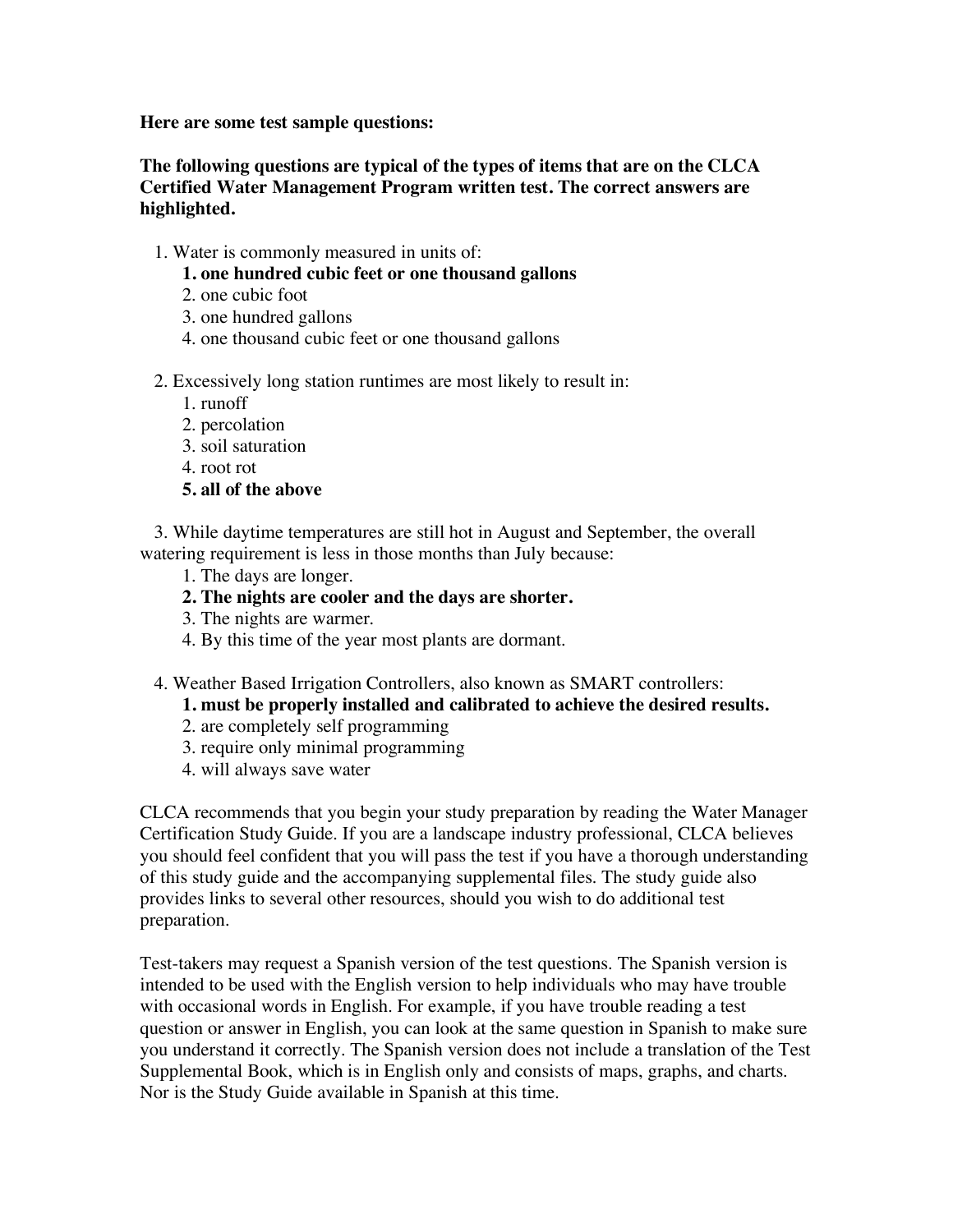#### **Test Site Policy and Procedures**

It's a good idea to plan on arriving at the test location 30 minutes early. Doing so will reduce the chances that you won't be able to take the test because you arrived late due to traffic congestion, not finding a parking spot, or getting lost on the way.

The Water Management Certification written test is a closed book examination. Cell phones must be turned off, and no reference materials may be in the immediate possession of the applicant. All other materials brought to the examination location must be left in an unmonitored area at your own risk. A pocket calculator and a pencil are the only allowable tools. Use of the calculator in your cell phone is not allowed.

Upon arrival at the test location, you will be required to fill out a basic information form to make sure that CLCA has correct contact information for you. Photo identification (driver's license or state-issued identification card) must be presented to the exam proctor.

If you have not pre-registered, you will not be allowed to take the test. On-site registrations are not allowed. Registration is required at least 3 days prior to the exam date.

No talking is allowed during the test. If you are observed communicating with another applicant or using any electronic device other than a calculator, you will be disqualified.

Failure to turn in the test booklet and answer sheet upon completion of the test also will result in disqualification. You must leave the room after you turn in your answer sheet and test booklet. Under no circumstances shall any of the testing information leave the room.

You have two hours to finish the test. Most applicants complete it with plenty time to spare. Fees

**The fee to take the test is \$100 for employees of CLCA members and \$200 for nonmembers.**

**The fee to retake the test is \$50 for employees of CLCA members and \$100 for nonmembers.**

*CLCA assesses a \$25 fee for exam cancellations unless they are received in writing seven days prior to the exam date.*